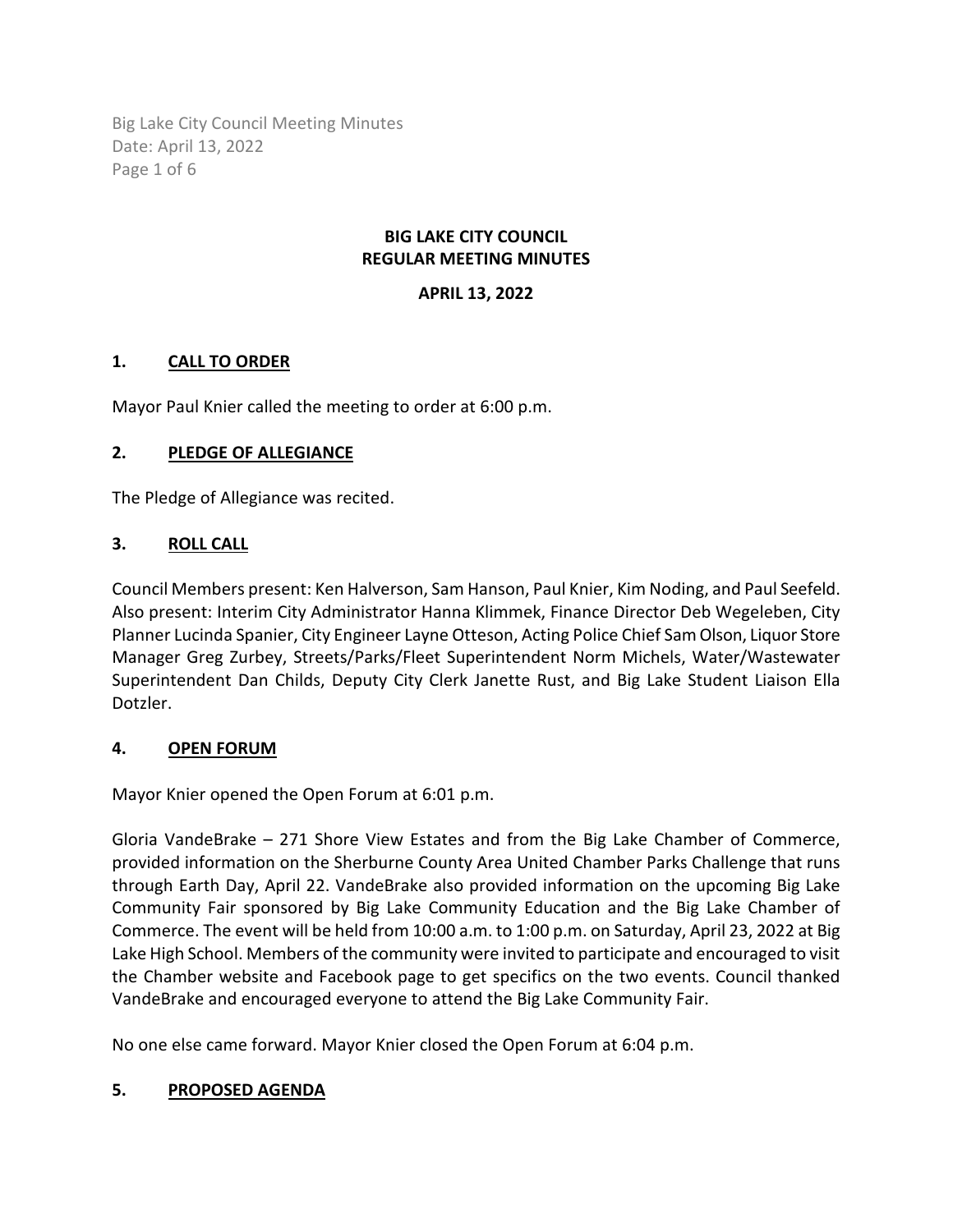Big Lake City Council Meeting Minutes Date: April 13, 2022 Page 2 of 6

Council Member Halverson motioned to adopt the proposed Agenda as presented. Seconded by Council Member Noding, unanimous ayes, Agenda adopted.

# **6. CONSENT AGENDA**

Council Member Noding motioned to approve the Consent Agenda as presented. Seconded by Council Member Hanson, unanimous ayes, Consent Agenda approved. The Consent Agenda consisted of: 6A. Approve List of Claims, 6B. Approve Council Workshop Minutes of March 23, 2022, 6C. Approve Regular Council Meeting Minutes of March 23, 2022, 6D. Approve a Resolution Approving a Therapeutic Massage License to Jianhua Shi to Operate at Big Lake Massage Located at 635 Rose Drive, Suite 4, 6E. Approve Reclassification and Adjustment to Pay Grade and Step for the Police Office Manager Position, 6F. Approve Adjustment to Pay Step for Acting Police Chief Sam Olson, 6G. Approve Facility Plan Engineering Services Agreement with Short Elliot Hendrickson for the Wastewater Treatment Facility, 6H. Approve Appointment of Doug Peterson and Kristi DeCamillis to the Parks Advisory Committee, and 6I. Approve THECO, Inc. Quote for the purchase of an Excavator, B&B Trailer, and Bobcat L23 Mini Loader for the Public Works Department.

# **7. BUSINESS**

### **7A. Receive Bids and Award Contract for the 2022 Big Lake Fire Station Roof Replacement**

Layne Otteson reviewed the age and condition of the Fire Station roof; noting that the frequency of repairs is increasing and the need for its replacement. Otteson discussed the quotes that were received in 2021 had a shorter warranty period, price was not guaranteed, required money upfront, didn't include bond security, thin membrane, and no walkway pads or safety ladder. Otteson noted that the City Council and Township Board directed Staff to research existing conditions, identify options, prepare specifications, and advertise for bids to replace the existing roof on the Fire Station. Otteson discussed the bid opening that was held on Thursday, March 31, 2022; plans and specifications were sent to contractors and material suppliers, and six bids were received. The low bid received was from Roof Company NA of St. Michael in the amount of \$163,685.00 which was 28% under the engineer's February estimate of \$225,000. Otteson reviewed the Roof Company NA's references that he had contacted, the timeline of the project, and that upon the bid being awarded, contracts will be executed and staff will work around the various activities in the City and at the Fire Station such as Spud Fest, polling/voting activities, and social events.

Halverson inquired about the price differences for the insulation and if all bidders were bidding using the same materials. Otteson responded that contractors had a list of material suppliers to choose from for bidding purposes and that Roof Company NA bid the job aggressively because of their close proximity to the job site. Knier asked what we are getting for the price increase in these quotes compared to the quotes received last fall. Otteson compared the difference in prices of the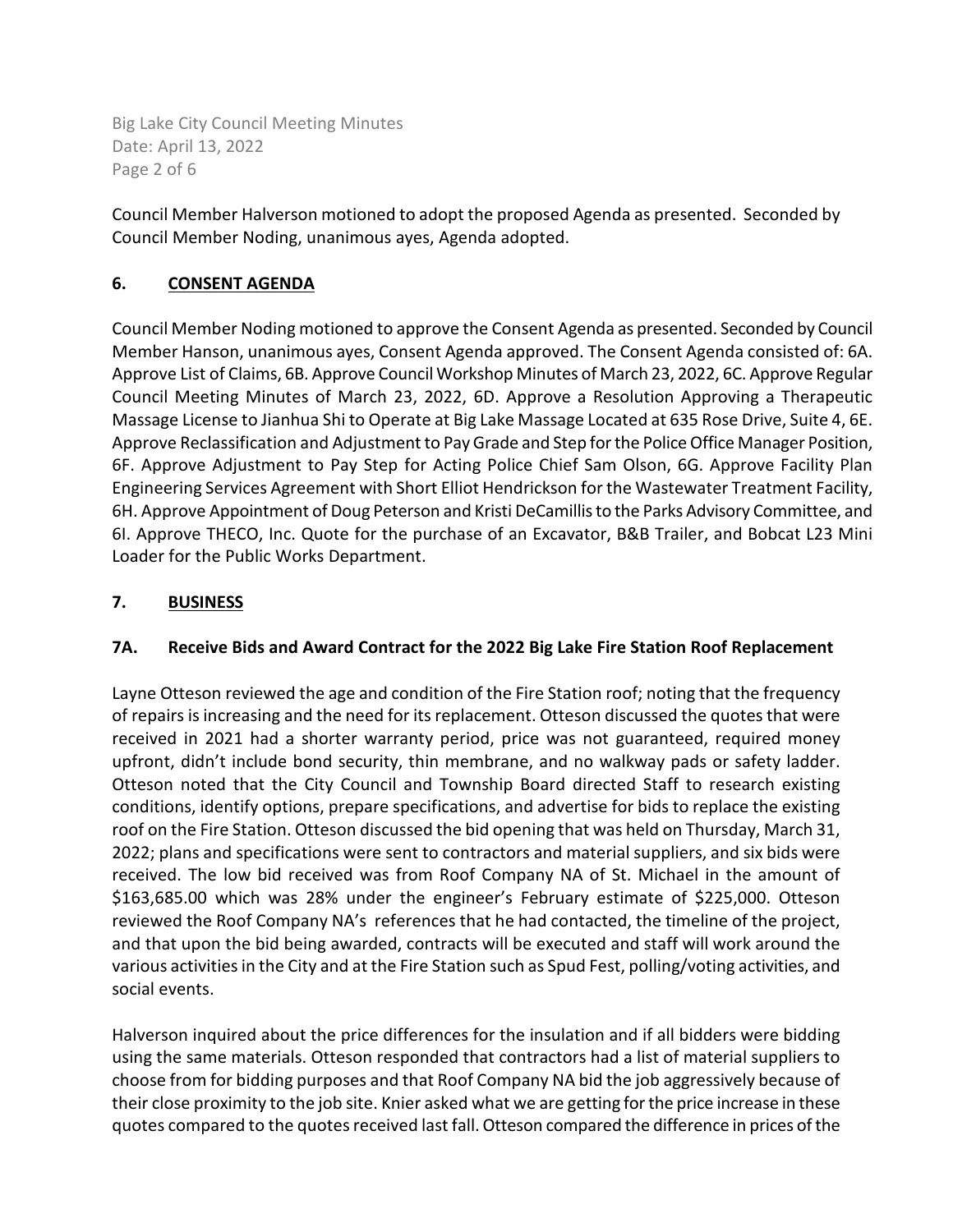Big Lake City Council Meeting Minutes Date: April 13, 2022 Page 3 of 6

quotes including; material price increases, a more durable and longer lasting roof, a longer warranty period, a performance guaranty bond that protects the City and Township against contractor default, replacement of flashing and perimeter metals, added insulation thickness, added walkway pads to HVAC equipment, an added safety ladder, and reinforcement of areas known to stretch over time. Knier asked for confirmation that the cost will be shared 50/50 with Big Lake Township. Otteson confirmed the cost will be shared equally with the Township and the City will fund their portion using CIP funds allocated for the Fire Department. Halverson stated the Fire Department will be so happy to have the roof repaired and discussed all the visible locations where water has leaked in over the years.

Council Member Halverson motioned to receive bids and award Contract for the 2022 Big Lake Fire Station roof replacement to Roof Company, NA of St. Michael in the amount of \$163,685.00. Seconded by Council Member Noding, unanimous ayes, motion carried.

#### **7B. Engineering Services Contract Increase for 2021 Street Improvement Project No. ST2021-1**

Layne Otteson reviewed that in 2019, the City selected Wenck Associates, Inc. to provide engineering services for the proposed 2020 Street Improvement Project in the amount of \$312,493. Wenck Associates, Inc. were approximately \$95,000 less than the next consultant proposal and were selected based on their price and experienced staff. Since 2019, they have merged with Stantec, Inc. and have provided a high level of service to the City. Otteson reviewed that although the final project design was completed in the winter of 2020, construction was delayed to 2021 due to financial uncertainty in the economy. The 2021 construction industry began experiencing unusual issues with truck driver shortages, material availability and labor challenges. Otteson explained that this, along with utility issues, resulted in slowing progress and delaying the completion of the project to the spring of 2022, thus requiring 6 to 8 weeks of additional engineering services. Otteson noted that the revised timeline of project completion, subject to weather, would be end of June. Otteson further explained that because surveying and material-testing services cannot be provided by the City, and both the 2021 and 2022 Street Improvement Projects would be taking place simultaneously, consultant services would be needed to complete the 2021 Street Improvement Project No. ST2021-1. Otteson reviewed past projects the City completed without the need for consultant services, such as the 2018 Street and Utility project and the 2020 Wastewater expansion.

Halverson asked if we are hiring a new consultant or if this went out for bids. Otteson explained that we would be adding to and extending an existing contract. Otteson also reviewed the bidding process of 2019 and stated that the project was delayed a year because of the Covid-19 pandemic.

Council Member Halverson motioned to approve a contract increase for Engineering Services for the 2021 Street Improvement Project No. ST2021-1 to Stantec, Inc. in the amount of \$57,672.00. Seconded by Council Member Noding, unanimous ayes, motion carried.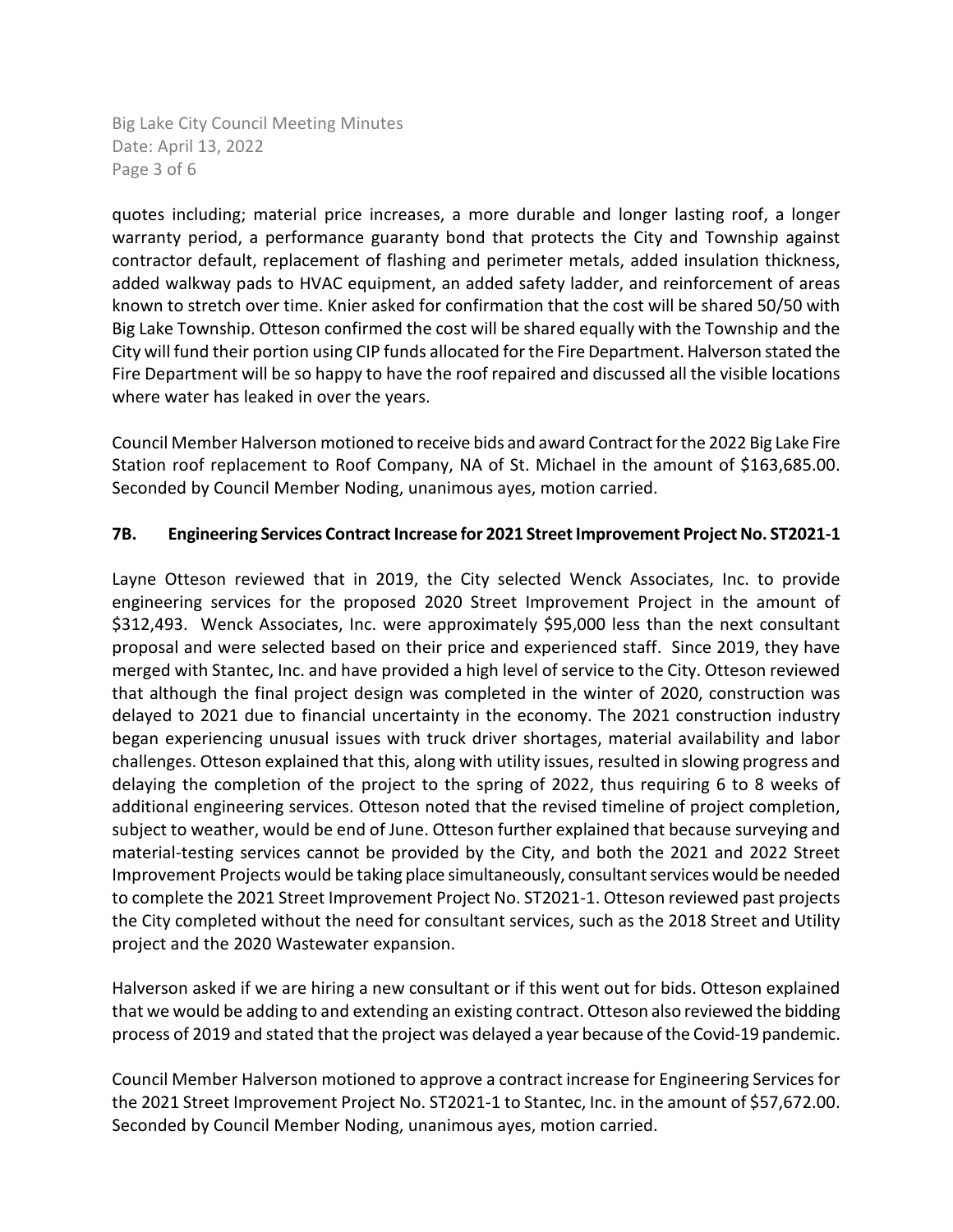Big Lake City Council Meeting Minutes Date: April 13, 2022 Page 4 of 6

# **7C. Ordinance Amending Section 1027 (Landscape, Screening, and Tree Preservation) Regulating Buffer Yard Requirements**

Lucinda Spanier reviewed the draft ordinance amending City Code Chapter 10, Section 1027.04 (Required Screening) to allow for fencing in the buffer yard. Spanier reviewed past discussion and noted that Staff has revised the ordinance language in accordance with the direction of the City Council during the January 12, 2022 workshop. The Planning Commission held a public hearing on the proposed ordinance on April 6, 2022 and no one from the public spoke or submitted comments during the hearing. The Planning Commission unanimously voted to recommend approval of the proposed amendments as presented.

Halverson asked if property owners are exempt from the weed ordinance in the buffer yard zone if they live by power lines or railroad tracks. Spanier explained that the screening section of the ordinance relating to buffer yards is in reference to the design of the buffer yard and this option to maintain the buffer yard would be in relation to the design criteria as opposed to other sections of the ordinance pertaining to property maintenance. Halverson asked if this would all be in the upcoming code revision. Spanier responded that this would not be likely and what Council is approving now would be carried on for the future unless otherwise directed.

Council Member Seefeld motioned to approve Ordinance No. 2022-04 amending Chapter 10 (Zoning Code) Section 1027.04 (Required Screening) of the Big Lake City Code to allow for fencing in the buffer yard, and approve Summary Publication Resolution No. 2022-32. Seconded by Council Member Hanson, unanimous ayes, motion carried.

### **7D. Department Reports**

Fire Department – Fire Chief Seth Hansen provided statistical information on calls for service for the months of February and March. Hansen reviewed department training including online Forcible Entry and Hose Line Advancement training and hands-on Forcible Entry, Hose Line Advancement, and a Medical Refresher training. Hansen also commented on the Chili Cook-off at Lupulin Brewery on March 19 to raise funds for new extrication equipment. Halverson inquired when the grass truck and engine is arriving. Chief Hansen replied they hope to have the grass truck in 4 weeks and the engine in April 2023.

Police Department – Acting Chief Sam Olson updated Council on police statistics, calls for service and significant arrests for the months of February and March and noted they have been busy so far this year. Olson reviewed events the Department participated in including lunch with students at Independence Elementary, welcoming new Officer Chris Thull, speaking to Wreck-Less Driving Academy, Fire Department Chili Feed, Girl Scout troop tour of the Police Department, and hosting the Chamber meeting at the Police Department. Olson also reviewed the Amber Alert received on March 17 and noted they were complimented by the BCA for their work on the case, and thanked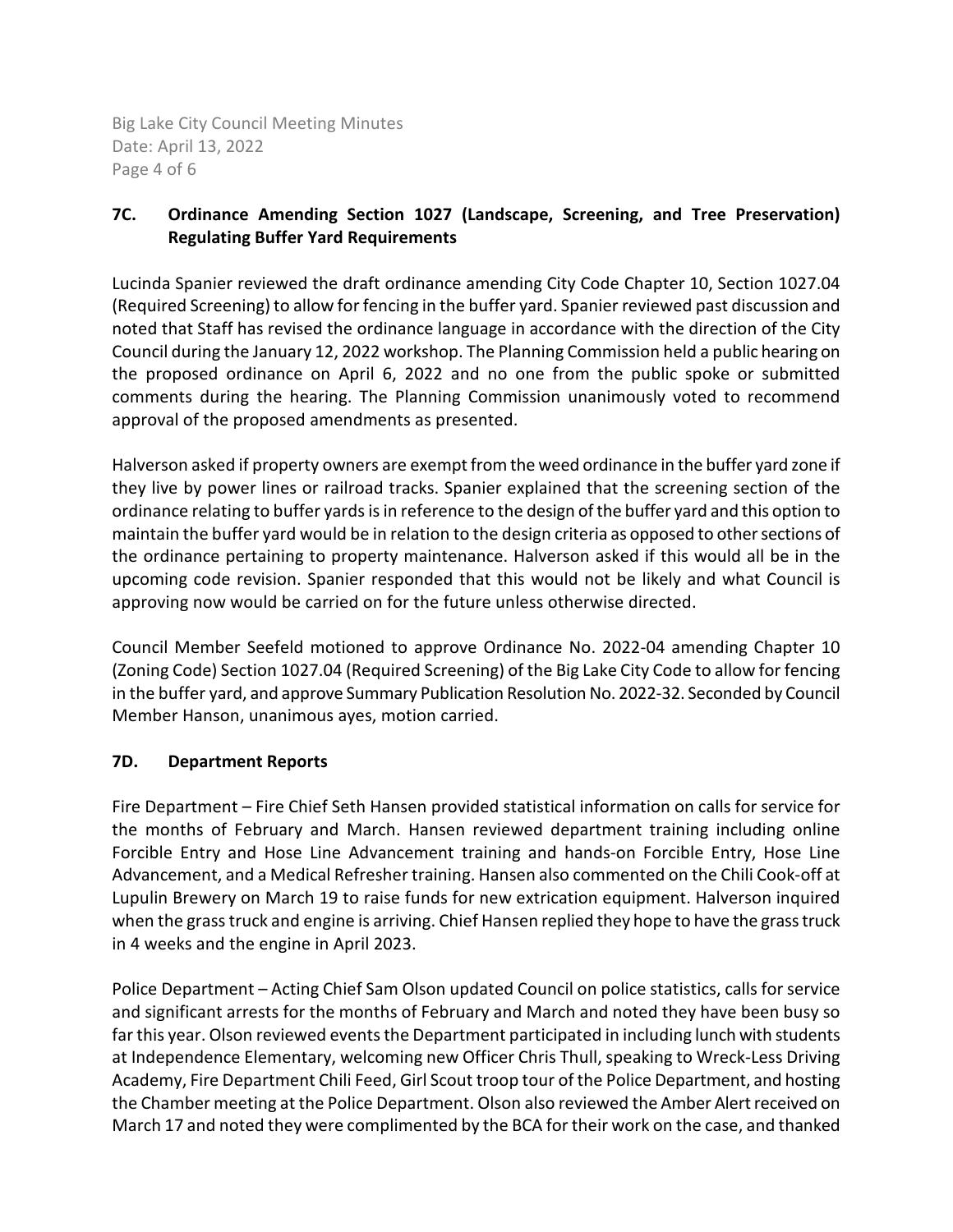Big Lake City Council Meeting Minutes Date: April 13, 2022 Page 5 of 6

the employees at El Loro for their help. Olson thanked Suzanne Granger for a \$10,000 donation towards the K9 program, provided year-to-date traffic fatality data collected for 2022, reminded drivers to slow down, and announced the fundraising campaign for the k9 program.

Knier asked if there will be an official commendation for the employees of El Loro. Chief Olson stated he is working on a Citizen's Commendation Award for the El Loro employees.

### **8. INTERIM ADMINISTRATOR'S REPORT**

Hanna Klimmek announced she is catching up on projects and meeting individually with Department Heads to find out how she can support them.

# **9. MAYOR & COUNCIL REPORTS and QUESTIONS/COMMENTS**

Mayor Knier: Discussed the April BLEDA Meeting and noted that he and Klimmek spent time speaking with the Big Lake High School Student Council.

Council Member Halverson: Discussed the March Parks Advisory Committee Meeting, the TIF and Tax Abatement training, welcomed Klimmek as Interim City Administrator, wished everyone a Happy Easter and noted that at the last meeting he abstained from a vote and a comment was made that it should be counted as a yes vote. Halverson reviewed that he called the City Attorney who stated that any Council member can abstain from a vote at any time and it doesn't mean a yes or a no, it means an abstention and it is legal to abstain at any time.

Council Member Hanson: Thanked Coral Woodworks for the new City logo sign in the Council Chambers.

Council Member Noding: Reviewed the recent BLEDA Meeting, the Community Education Advisory Board Meeting, and the TIF and Tax Abatement training.

Council Member Seefeld: Discussed the April Planning Commission Meeting.

### **10. OTHER**

Council wished everyone a happy Easter holiday.

### **11. ADJOURN**

Council Member Halverson motioned to adjourn at 6:45 p.m. Seconded by Council Member Noding, unanimous ayes, motion carried.